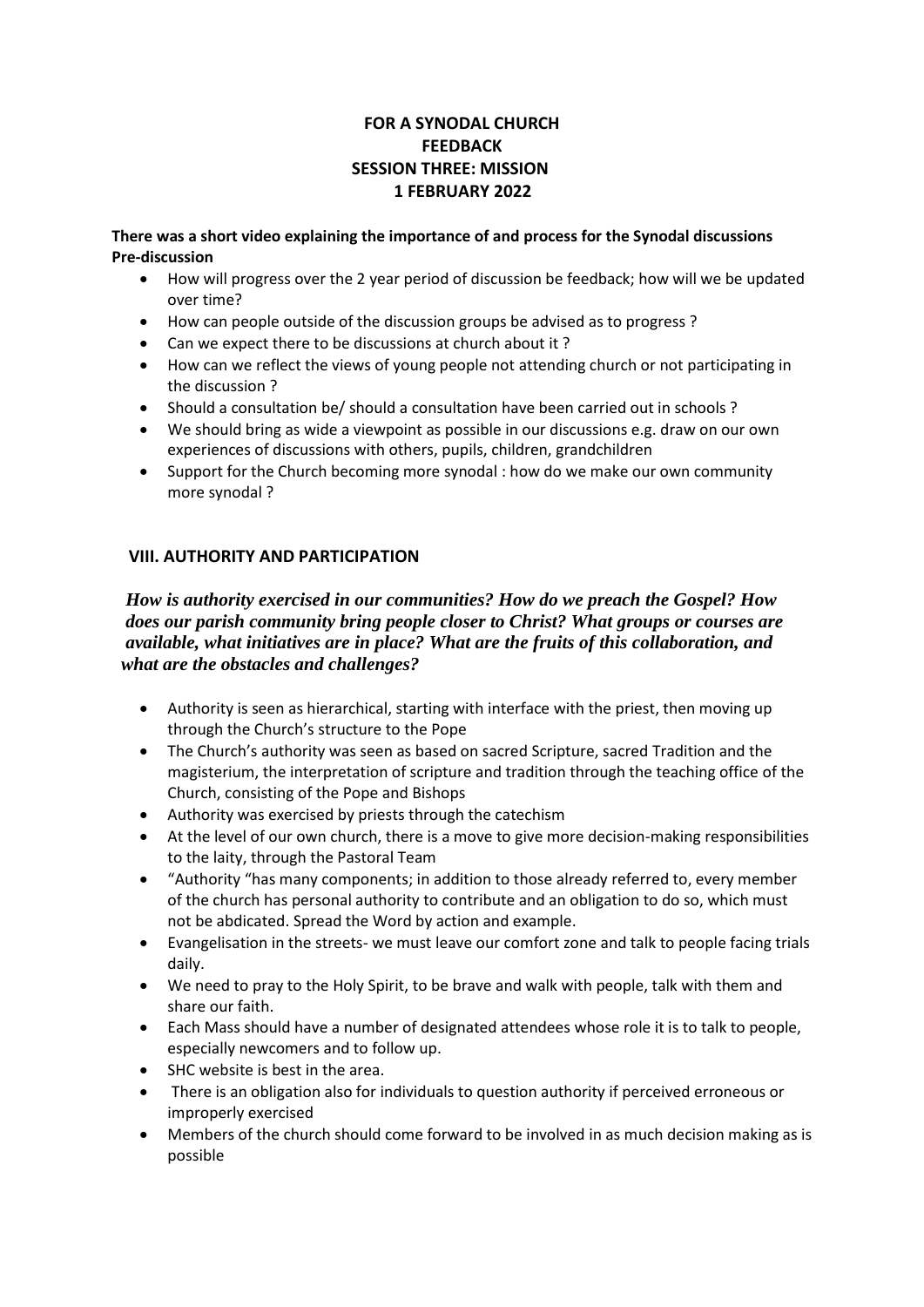- In the past all decisions were made and given down through the hierarchy. This opportunity to be consulted was seen as a very positive approach
- Many discussions on substantial issues took place at the highest levels with no opportunity for views across the wider body and often no feedback
- Many admire the strong morality in the Church but have difficulties with sensitive areas such as homophobia and abortion.
- The Alpha course was seen as a valuable aid to participation, as were Lectio Divina and the Study Group
- How can we get more people involved in these activities; how do we find out why they are not getting involved ?
- Caution was expressed about too direct an approach; listen to people and welcome them when they are ready
- Lectio Divina and the Study Group were seen also a support to evangelisation, providing deeper understanding of the scriptures and in-depth discussions about substantial issues and our responses to them, promoting confidence to talk more freely about our faith
- The video was appreciated by all and comments were made about the need to LISTEN. Listen especially to young people, who will be more open and communicative when they feel they are being recognised and listened to.
- There was a need also to draw to young people's attention the "real drama" of life. More focus was needed on helping them to understand the purpose of life and to talk to them about salvation and the need for God's grace in our lives.
- The catechism was how many of us had learned so much at an early age
- Many older people still remembered the more rigorous approach to religious education of past years and felt that it had been damaging, but to attribute no rigour to the significance of our time on earth was serving young people badly
- For most, religious education had started in the home, which still retained that special status
- When encouraging a newcomer to participation in faith, caution and realism were needed. It was not appropriate to expect a newcomer to want to understand the mysteries of our sacraments immediately; better, rather, to meet as friends, perhaps invite them to participate in Alpha when the time was right.
- Education was key; the Study Group has learned so much.
- Consideration should be given to short video messages on key topics of Catholic Social Teaching, as an introduction to our faith
- Is there a role within the SHC to take this on ?
- Fr Julio has given the community the freedom to lead at SHC the laity are taking more responsibility in church life.

## **STATEMENT : The Church is good at empowering participation**

• **Overall : Agree \*\***

## **IX. DISCERNING AND DECIDING**

*How do we discern together the direction in which the Holy Spirit is leading us? Is there freedom to exercise my particular gifts in the Church, and participate in this common work of discernment and decision making? Is my parish community*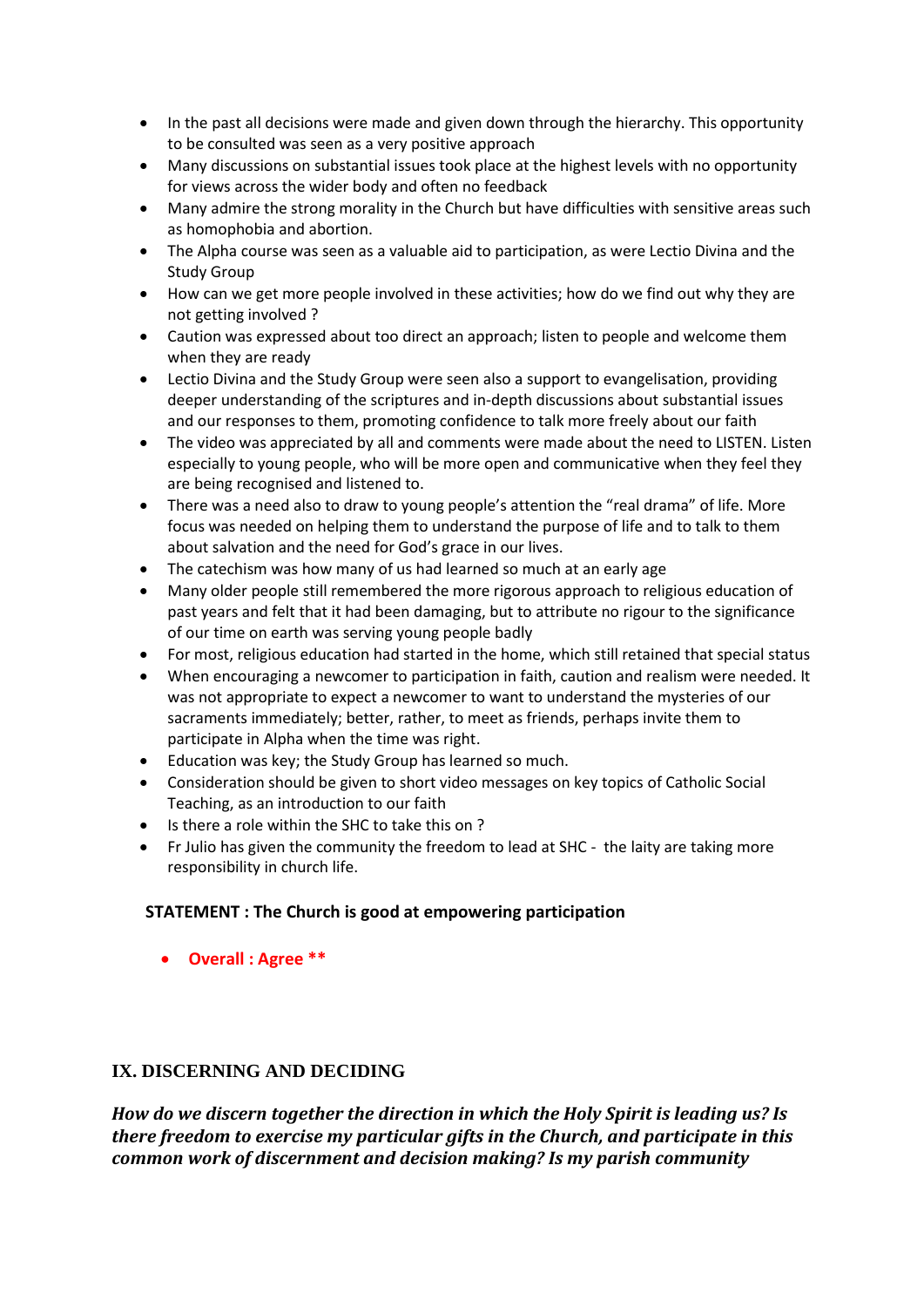# *accountable and transparent in decision making? What can help improve this? Do I support the Bishops and the Priests in arriving at their decisions?*

- Recognition and reliance on the role of the Holy spirit was unanimous
- Listen to the views of others to discern how the Holy Spirit is guiding us a community
- Ask the Holy Spirit to guide leaders to make decisions for the purposes of peace rather than division or self -advancement
- Cardinal Newman said that we must do what we have to do, wherever we are. That is how to discern what the Holy Spirit wants us to do.
- Discerning is the ability to judge with prayer and the help of the Holy Spirit
- It was good that Nuala was present and in tune with the Holy Spirit to suggest these face to face meetings.
- In order to discern more we need to pray more and listen in silence to God; prayer groups may be better than individual prayer.
- How to reach those at the margins of the church, perhaps particularly those who would wish to be closer, but life choices have made that difficult
- Accept and respect individuals as they are. Make it easy for them to talk about their position; talk to them about forgiveness and encourage a discussion with a priest when they feel ready.
- No one asks what we think; no, we don't help the clergy with their decisions
- We pray at Mass for political leaders, but do we know them/ their positions well enough ? More dialogue should be encouraged between church and politicians
- We should all be willing to use our talents to the benefit of the church and its members.
- It is important to for us to facilitate flexibility and positive acceptance in our church.
- We should tell each other where we see their strengths lie and encourage them to use them for the glory of God; perhaps not a formal process but an open and friendly discussion
- We should look for and use every opportunity to take responsibility and participate in decision making
- An email or web address for questions to the bishop would aid accountability and transparency in decisions.
- Questions to the priests should also be encouraged; where appropriate these could be referred upwards through the diocesan structure
- SHC has good internal processes to make a priest available when asked for
- The opportunity to participate has never been greater
- The power of the Holy spirit must be invoked; we need His help in all that we do, especially for the change we are seeking. It is a huge task; only He can empower us.

## **STATEMENT : The Church is good at discerning and deciding**

• **Overall : Neither agree nor disagree\*\***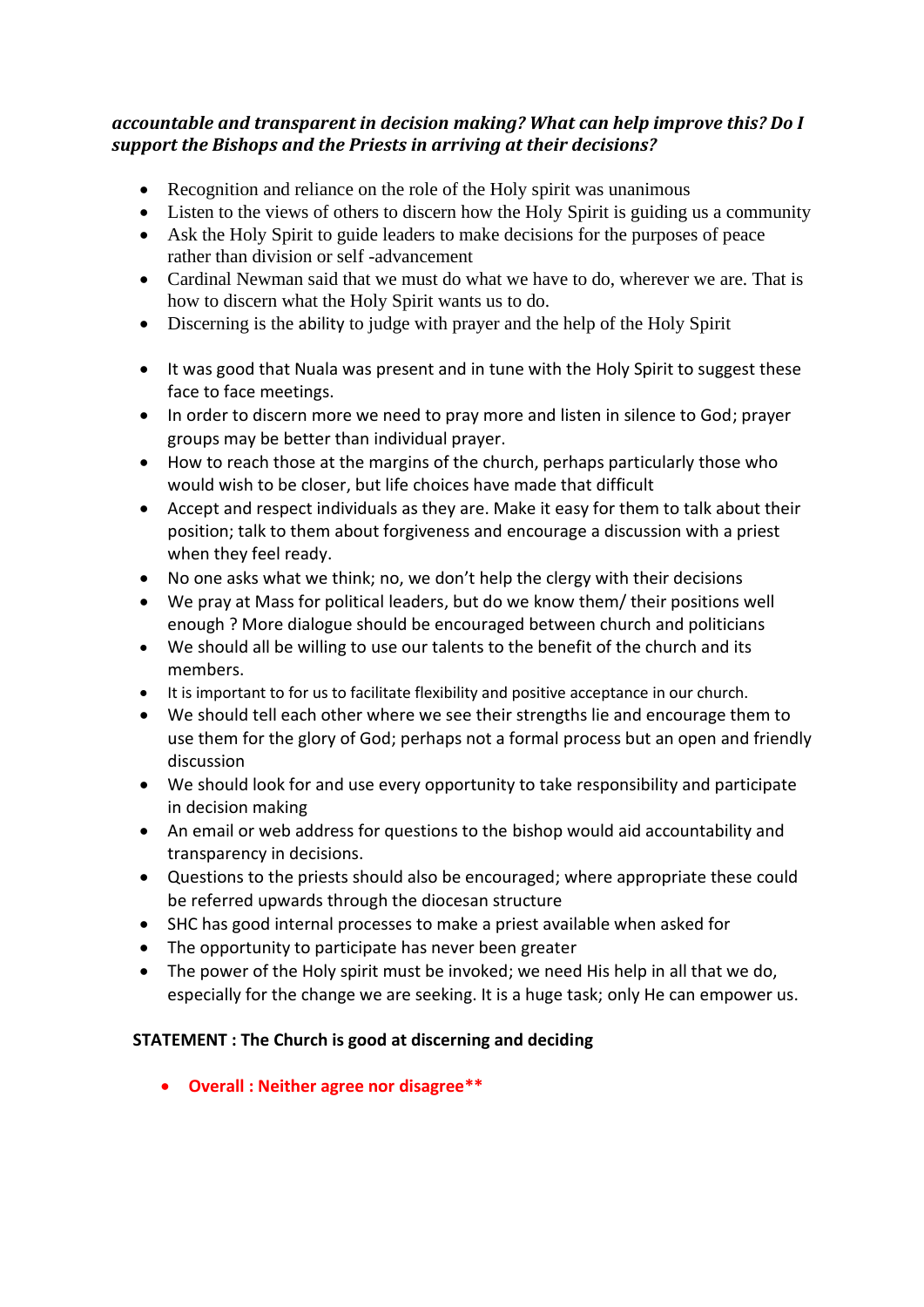# **X. FORMING OURSELVES IN SYNODALITY**

*What additional formation do I need to be a missionary disciple? Is the local community effective in catechising and passing on the faith? What tools are necessary for the Church to be truly synodal, listening and journeying together? How do we continue the listening and dialogue beyond this process so that the Church have a "lived synodality" as the Holy Father asks*

- SHC offers opportunities for discussion, but the question is how to encourage people to take them up
- More attendance at Alpha would help an exchange of view; but it must be with willingness, not a chore or an obligation.
- Those who have attended an Alpha course seem always willing to talk to and encourage others to have the experience; is there an opportunity for an Alpha "taster", using some of the video materials from the course ?
- Could short "trailers" be created to introduce issues for discussion ? Encourage discussion between church and diocese
- SHC offers opportunities for discussion , but the question is how to encourage people ti take them up.
- Build a synodal relationship through culture, celebrating what is important to us and not tolerating what is unacceptable to us. A conversion is always a cause for celebration but happens more often perhaps than people think
- The internet affords opportunities for wide communication.
- Do not overlook the power of prayer in small groups; small groups give us the opportunity to listen too.
- Groups can be a strength of the church, but may begin to develop too strong a position: be vigilant.
- Do not overlook the strength of the family and family catechesis, family prayer, the Rosary.
- Adoration and Benediction are good times for discernment.
- Follow the example of Jesus , praying through the night at times.
- Jesus told us to give up everything we have and follow him.
- We need a deeper prayer life, so pray to the Holy Spirit to empower us to announce the Good News.
- Raise subjects with the diocese through mechanisms such as formal petitions
- Again, how to involve those who are not currently attending Mass?
- Continue at local level with a process such as this to discuss issues?
- Rather, use existing structures to facilitate more in-depth discussions on key subjects, such as the discussions at the Study Group which has so far discussed Fr James Mallon's books on Divine Renovation, the Pope's encyclical "Laudato Si' "on caring for and protecting our common home, Human Trafficking and just about to start reading and discussing the Pope's encyclical "Fratelli Tutti"
- Laudato Si' went further than just the environment, it was about how we live. This was the role of government too, but there was little dialogue/ interaction evident between church and government